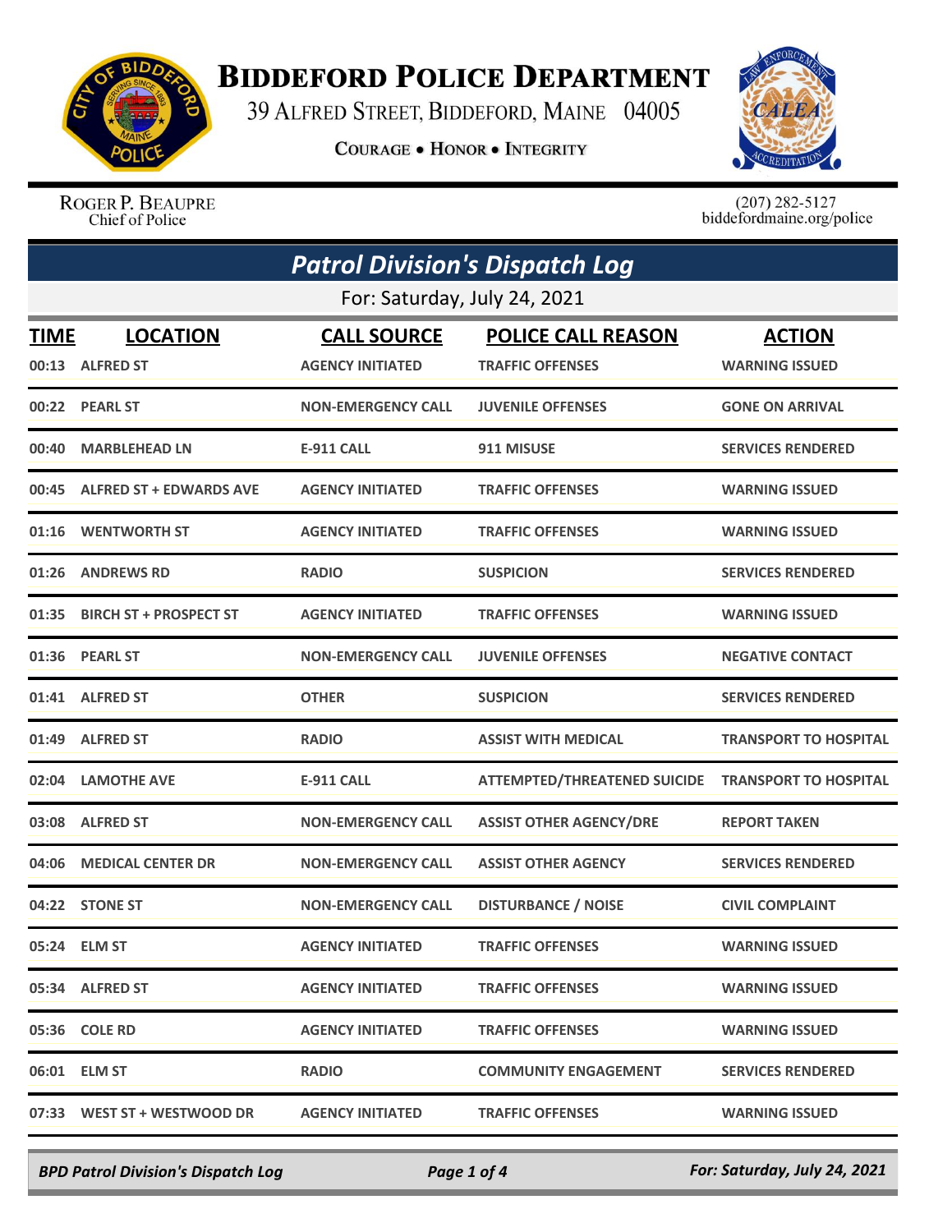| <b>TIME</b> | <b>LOCATION</b><br>08:30 POOL ST                    | <b>CALL SOURCE</b><br><b>NON-EMERGENCY CALL</b> | <b>POLICE CALL REASON</b><br><b>CODES ENFORCEMENT</b>                                | <b>ACTION</b><br><b>FIELD INTERVIEW</b> |
|-------------|-----------------------------------------------------|-------------------------------------------------|--------------------------------------------------------------------------------------|-----------------------------------------|
|             | 08:59 ALFRED ST                                     | <b>E-911 CALL</b>                               | <b>ASSIST WITH MEDICAL W/ ENGINE</b>                                                 | <b>TRANSPORT TO HOSPITAL</b>            |
| 09:18       | MILE STRETCH RD + GILBERT PL                        | <b>AGENCY INITIATED</b>                         | <b>SHELLFISH VIOLATION</b>                                                           | <b>NO VIOLATION</b>                     |
| 09:19       | <b>YATES ST</b>                                     | <b>AGENCY INITIATED</b>                         | <b>SHELLFISH VIOLATION</b>                                                           | <b>NO VIOLATION</b>                     |
|             | 09:21 HILL ST + POOL ST                             | <b>NON-EMERGENCY CALL</b>                       | <b>BOLO</b>                                                                          | <b>NEGATIVE CONTACT</b>                 |
| 09:29       | <b>MEDICAL CENTER DR</b>                            | <b>AGENCY INITIATED</b>                         | <b>OUT FOR FOLLOW UP</b>                                                             | <b>SERVICES RENDERED</b>                |
| 09:31       | <b>BARRA RD</b>                                     | <b>NON-EMERGENCY CALL</b>                       | <b>TRESSPASS</b>                                                                     | <b>SERVICES RENDERED</b>                |
| 10:35       | <b>BIRCH ST</b>                                     | <b>NON-EMERGENCY CALL</b>                       | <b>MENTAL ILLNESS CASES</b>                                                          | <b>SERVICES RENDERED</b>                |
| 10:36       | <b>PRECOURT ST</b>                                  | E-911 CALL                                      | 911 MISUSE                                                                           | <b>SERVICES RENDERED</b>                |
| 10:40       | <b>WASHINGTON ST</b>                                | <b>NON-EMERGENCY CALL</b>                       | <b>DRINKING IN PUBLIC</b>                                                            | <b>SERVICES RENDERED</b>                |
| 10:54       | <b>SACO FALLS WAY</b><br><b>CHARGE: TERRORIZING</b> | <b>AGENCY INITIATED</b>                         | <b>PAPERWORK</b><br>DEFENDANT: TARYN GOURDOUROS  AGE: 36  RESIDENT OF: BIDDEFORD, ME | <b>SUMMONS ISSUED</b>                   |
| 11:00       | <b>ALFRED ST</b>                                    | <b>AGENCY INITIATED</b>                         | <b>OUT FOR FOLLOW UP</b>                                                             | <b>SERVICES RENDERED</b>                |
| 11:10       | <b>ALFRED ST</b>                                    | <b>AGENCY INITIATED</b>                         | <b>OUT FOR FOLLOW UP</b>                                                             | <b>SERVICES RENDERED</b>                |
|             | 11:40 ALFRED ST + OLD DOGS LN                       | <b>NON-EMERGENCY CALL</b>                       | <b>LIGHT MALFUNCTION</b>                                                             | <b>SERVICES RENDERED</b>                |
| 11:49       | <b>MAIN ST</b>                                      | <b>NON-EMERGENCY CALL</b>                       | <b>PARKING COMPLAINT</b>                                                             | <b>WARNING ISSUED</b>                   |
|             | 12:00 BRADBURY ST                                   | <b>AGENCY INITIATED</b>                         | <b>PAPERWORK</b>                                                                     | <b>PAPERWORK SERVED</b>                 |
|             | 12:03 BRIDGE RD                                     | <b>NON-EMERGENCY CALL</b>                       | <b>PARKING COMPLAINT</b>                                                             | <b>NO VIOLATION</b>                     |
|             | 12:07 RAYMOND ST                                    | <b>NON-EMERGENCY CALL</b>                       | <b>ANIMAL COMPLAINT</b>                                                              | <b>NO ACTION REQUIRED</b>               |
|             | 12:16 MAIN ST + ELM ST                              | <b>AGENCY INITIATED</b>                         | <b>DISABLED VEHICLE</b>                                                              | <b>SERVICES RENDERED</b>                |
|             | 12:18 ALFRED ST                                     | <b>NON-EMERGENCY CALL</b>                       | <b>OUT FOR FOLLOW UP</b>                                                             | <b>SERVICES RENDERED</b>                |
|             | 12:18 ELM ST                                        | E-911 CALL                                      | 911 MISUSE                                                                           | <b>SERVICES RENDERED</b>                |
|             | 12:38 ALFRED ST                                     | <b>WALK-IN AT STATION</b>                       | <b>ARTICLES LOST/FOUND</b>                                                           | <b>REPORT TAKEN</b>                     |
|             | 13:14 HILL ST                                       | <b>AGENCY INITIATED</b>                         | <b>OUT FOR FOLLOW UP</b>                                                             | <b>SERVICES RENDERED</b>                |
|             | 13:42 ALFRED ST                                     | <b>NON-EMERGENCY CALL</b>                       | <b>VEHICLE CRASH - POLICE ONLY</b>                                                   | <b>STATE FORM TAKEN</b>                 |
|             | 13:45 ALFRED ST                                     | <b>AGENCY INITIATED</b>                         | <b>DRUG BOX</b>                                                                      | <b>SERVICES RENDERED</b>                |
|             |                                                     |                                                 |                                                                                      |                                         |

*BPD Patrol Division's Dispatch Log Page 2 of 4 For: Saturday, July 24, 2021*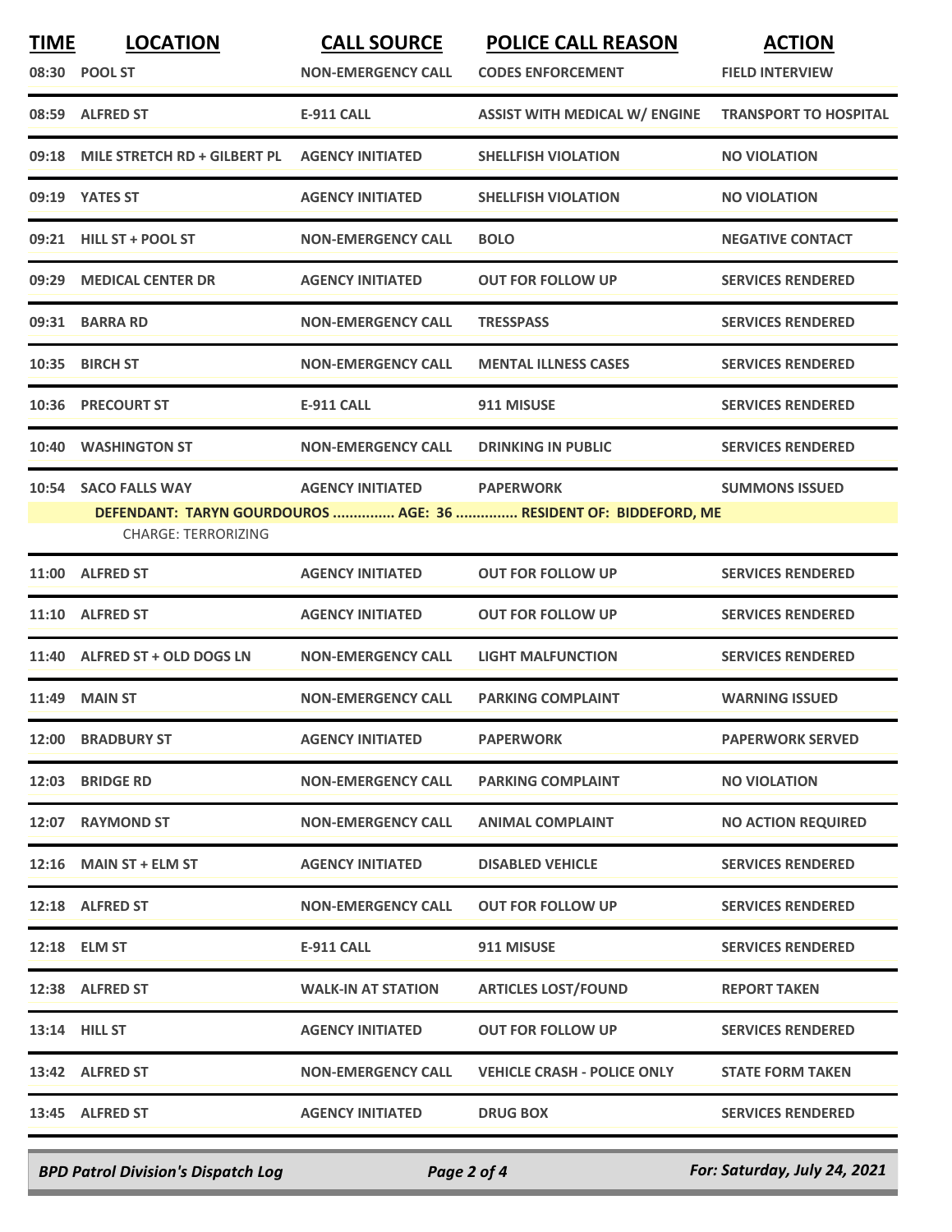| <b>TIME</b> | <b>LOCATION</b><br>14:26 PETER POND LN                                                                         | <b>CALL SOURCE</b><br><b>NON-EMERGENCY CALL</b> | <b>POLICE CALL REASON</b><br><b>CRIMINAL MISCHIEF</b> | <b>ACTION</b><br><b>NEGATIVE CONTACT</b> |  |
|-------------|----------------------------------------------------------------------------------------------------------------|-------------------------------------------------|-------------------------------------------------------|------------------------------------------|--|
|             | 14:34 FOSS ST                                                                                                  | <b>E-911 CALL</b>                               | 911 MISUSE                                            | <b>SERVICES RENDERED</b>                 |  |
|             | 14:54 WEST ST                                                                                                  | <b>E-911 CALL</b>                               | <b>ANIMAL COMPLAINT</b>                               | <b>GONE ON ARRIVAL</b>                   |  |
|             | 15:07 HILLS BEACH RD                                                                                           | <b>NON-EMERGENCY CALL</b>                       | <b>PARKING COMPLAINT</b>                              | <b>NO VIOLATION</b>                      |  |
|             | 15:14 SULLIVAN ST                                                                                              | <b>NON-EMERGENCY CALL</b>                       | <b>SUSPICION</b>                                      | <b>SERVICES RENDERED</b>                 |  |
|             | 15:25 ELM ST                                                                                                   | <b>AGENCY INITIATED</b>                         | <b>OUT FOR FOLLOW UP</b>                              | <b>SERVICES RENDERED</b>                 |  |
|             | 15:32 RAYMOND ST                                                                                               | <b>NON-EMERGENCY CALL</b>                       | <b>ANIMAL COMPLAINT</b>                               | <b>SERVICES RENDERED</b>                 |  |
|             | 15:43 MARINER WAY                                                                                              | <b>NON-EMERGENCY CALL</b>                       | <b>VEHICLE CRASH - POLICE ONLY</b>                    | <b>SERVICES RENDERED</b>                 |  |
|             | 15:47 POOL ST                                                                                                  | <b>AGENCY INITIATED</b>                         | <b>OUT FOR FOLLOW UP</b>                              | <b>SERVICES RENDERED</b>                 |  |
|             | 16:11 STONE ST                                                                                                 | <b>NON-EMERGENCY CALL</b>                       | <b>CIVIL COMPLAINT</b>                                | <b>SERVICES RENDERED</b>                 |  |
|             | 16:31 MILE STRETCH RD                                                                                          | <b>E-911 CALL</b>                               | 911 MISUSE                                            | <b>UNFOUNDED</b>                         |  |
|             | 16:32 PIKE ST                                                                                                  | <b>WALK-IN AT STATION</b>                       | <b>OUT FOR FOLLOW UP</b>                              | <b>SERVICES RENDERED</b>                 |  |
| 16:40       | <b>MORIN ST</b>                                                                                                | <b>NON-EMERGENCY CALL</b>                       | <b>ALARM - POLICE</b>                                 | <b>BUILDING CHECK/SECURE</b>             |  |
|             | 17:16 PIKE ST + ACORN ST                                                                                       | <b>NON-EMERGENCY CALL</b>                       | <b>SUSPICION</b>                                      | <b>GONE ON ARRIVAL</b>                   |  |
| 17:38       | <b>SHEVENELL CT</b>                                                                                            | <b>NON-EMERGENCY CALL</b>                       | <b>SUSPICION</b>                                      | <b>SERVICES RENDERED</b>                 |  |
| 17:42       | <b>PROSPECT ST</b>                                                                                             | <b>AGENCY INITIATED</b>                         | <b>OUT FOR FOLLOW UP</b>                              | <b>SUMMONS ISSUED</b>                    |  |
|             | 17:57 SUMMER ST                                                                                                | <b>AGENCY INITIATED</b>                         | <b>PAPERWORK</b>                                      | <b>SUMMONS ISSUED</b>                    |  |
|             | DEFENDANT: JASON ERIC JEFFERSON DAVIS  AGE: 27  RESIDENT OF: BIDDEFORD, ME<br><b>CHARGE: CRIMINAL MISCHIEF</b> |                                                 |                                                       |                                          |  |
|             | 18:42 ELM ST                                                                                                   | <b>AGENCY INITIATED</b>                         | <b>TRAFFIC OFFENSES</b>                               | <b>VSAC ISSUED</b>                       |  |
|             | 18:52 ELM ST                                                                                                   | <b>AGENCY INITIATED</b>                         | <b>TRAFFIC OFFENSES</b>                               | <b>VSAC ISSUED</b>                       |  |
|             | 18:58 ELM ST                                                                                                   | <b>NON-EMERGENCY CALL</b>                       | <b>PAPERWORK</b>                                      | <b>PAPERWORK SERVED</b>                  |  |
|             | 19:03 LESTER B ORCUTT BLVD                                                                                     | <b>AGENCY INITIATED</b>                         | <b>COMMUNITY ENGAGEMENT</b>                           | <b>NO VIOLATION</b>                      |  |
|             | 19:18 ELM ST                                                                                                   | <b>AGENCY INITIATED</b>                         | <b>DOMESTIC COMPLAINTS</b>                            | <b>REPORT TAKEN</b>                      |  |
|             | 19:46 MAY ST + SOUTH ST                                                                                        | <b>AGENCY INITIATED</b>                         | <b>TRAFFIC OFFENSES</b>                               | <b>WARNING ISSUED</b>                    |  |
|             | 19:47 WENTWORTH ST                                                                                             | E-911 CALL                                      | <b>MENTAL ILLNESS CASES</b>                           | <b>SERVICES RENDERED</b>                 |  |
|             | 19:53 MAY ST + ROUND HILL ST                                                                                   | <b>AGENCY INITIATED</b>                         | <b>TRAFFIC OFFENSES</b>                               | <b>WARNING ISSUED</b>                    |  |
|             |                                                                                                                |                                                 |                                                       |                                          |  |

*BPD Patrol Division's Dispatch Log Page 3 of 4 For: Saturday, July 24, 2021*